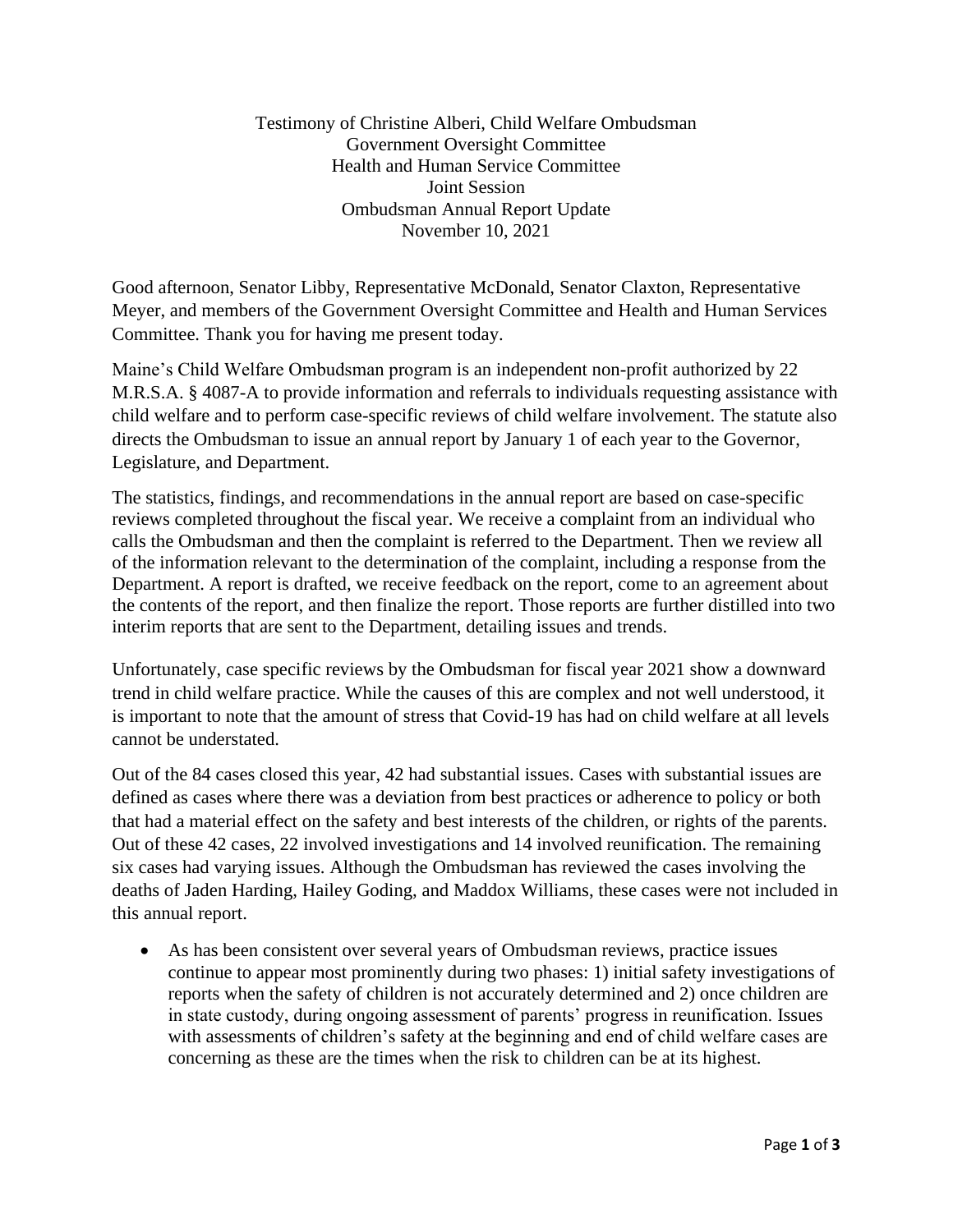The reasons why these practice issues continue are only beginning to be understood. Learning and reform will be an ongoing process and will take time.

As we are all very aware, this spring and summer, and continuing on into the fall have been marked by continued reports in the news of deaths and serious injuries of young children.

In July of 2021 during a three-day period, I participated in the Casey Family Services and Collaborative Safety, LLC review of the deaths of Jaden, Hailey, and Maddox, who all had previous or current child welfare involvement. Casey Family Services has engaged with the organization, Collaborative Safety, LLC, to implement a new case review process informed by "safety science" within child welfare systems across the country. This is an entirely new way of thinking about how to solve problems in child welfare and improve the system. This model has had success in many other states where it has been previously implemented.

One of the most important parts of the safety science review process is that there can be no learning or solving problems without listening to caseworkers and understanding their experiences and what system issues are limiting their ability to do their jobs in the way that they wish they could.

During the Collaborative Safety review, I was able to learn from people that I as the Ombudsman rarely get to interact with: caseworkers and supervisors. The caseworkers and supervisors were present, along with child welfare directors, police, ARP representatives, and others who had roles the same as those who had been directly involved in the cases.

But the review process had started before we gathered in July. A Collaborative Safety employee had interviewed the staff directly involved in the cases to try to understand why each individual made the decisions that they did during the case. From the start, this was not a punitive process. Collaborative Safety gave those caseworkers, who had experienced the death of a child, the chance to explain what happened.

The stories of those caseworkers were then told to the larger group during the reviews, and other caseworkers in the room were able to say things like, "I totally understand, this sort of thing happens all the time when we have to respond after hours, and it is because of x, y, and z." The directors of child welfare are then able to hear those explanations, and in my experience this summer, were extremely receptive to caseworker and supervisor experiences.

The subsequent report from Collaborative Safety, LLC, has raised many questions for the legislature and the public, and I am happy that you will have an opportunity to hear from them today. It is important to understand that this report is only scratching the surface of realizing meaningful change within child welfare.

For example, take one of the key findings in the Collaborative Safety Report: difficulty engaging caregivers strongly affects the ability of child welfare to support safety for children. This finding came right from the reports of caseworkers either who were directly involved in the cases reviewed or doing similar work in the field. This finding is not the end of the process. I asked Collaborative Safety the question that is probably on everyone's mind: but now that we know this difficulty engaging parents is a serious issue, how do we fix this problem and make it so that